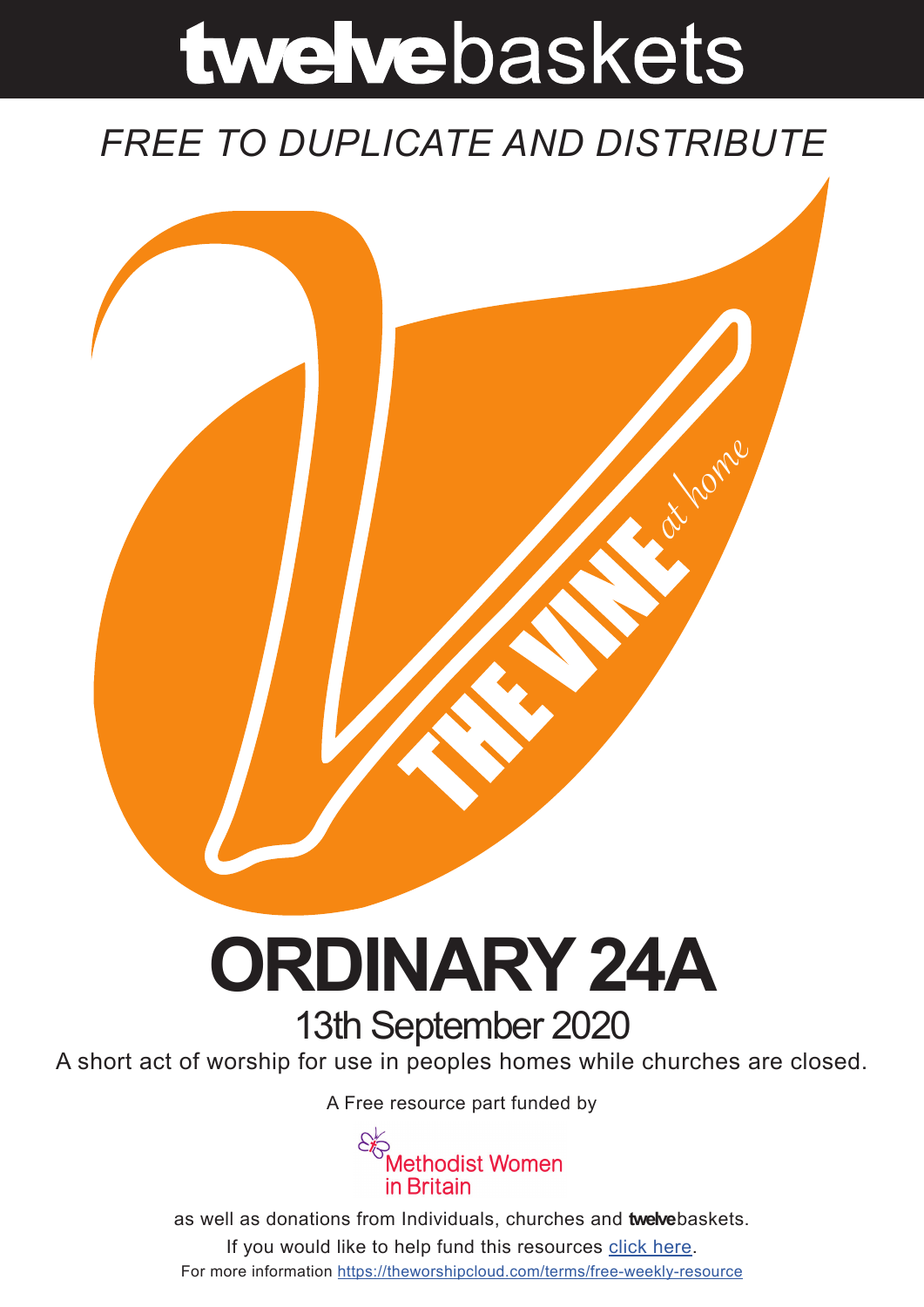#### **Opening Prayers**

Across the centuries of human existence, people have gathered around fires to talk, to cook, to reflect, to tell stories, to pray. Our prayers today have a fire-side theme.

*[You might like to find ways to represent this in your service. Perhaps with candles, with a video or image of a fire, or with a live fire (if it is safe to do so)].* 

Lord of light,

God who brings us together,

Spirit of the divine, who guided the Israelites as a pillar of fire,

We gather around the fire-pit today – to pray, to be open, to encounter you, Holy God.

Firstly, Lord God, we take a moment to quieten our minds and declutter our thoughts. Perhaps, if it is helpful, you might like to imagine you throwing the distracting thoughts and unhelpful chatter in your brain into a fire place right now. Imagine them being consumed by the flames, helping you to focus on the light, the warmth, the comfort of God's love.

Here we are Lord, come amongst us, like fire.

Secondly, we take a moment to offer you our thanks and praise.

You are a holy and awesome God. A God who, somehow, is with us and present in this very moment.

We give you thanks, for all that we have received. For the many blessings that we take for granted or miss the opportunity to notice.

Join us at the fireside, Lord God, and create a space for us to share our stories, to learn, to grow, to encounter you.

Here we are Lord, come amongst us, like fire.

And finally, fill us with your Spirit, your Spirit that descends as a flame.

Fill us with the energy, inspiration and grace we need to go out into the world and bring about change, bring about love, bring about hope.

Here we are Lord, come amongst us, like fire.

<span id="page-1-1"></span>Amen.*[1](#page-1-0)*

#### **We say the Lord's Prayer**

<span id="page-1-0"></span><sup>&</sup>lt;sup>[1](#page-1-1)</sup> Opening prayers written by Tim Baker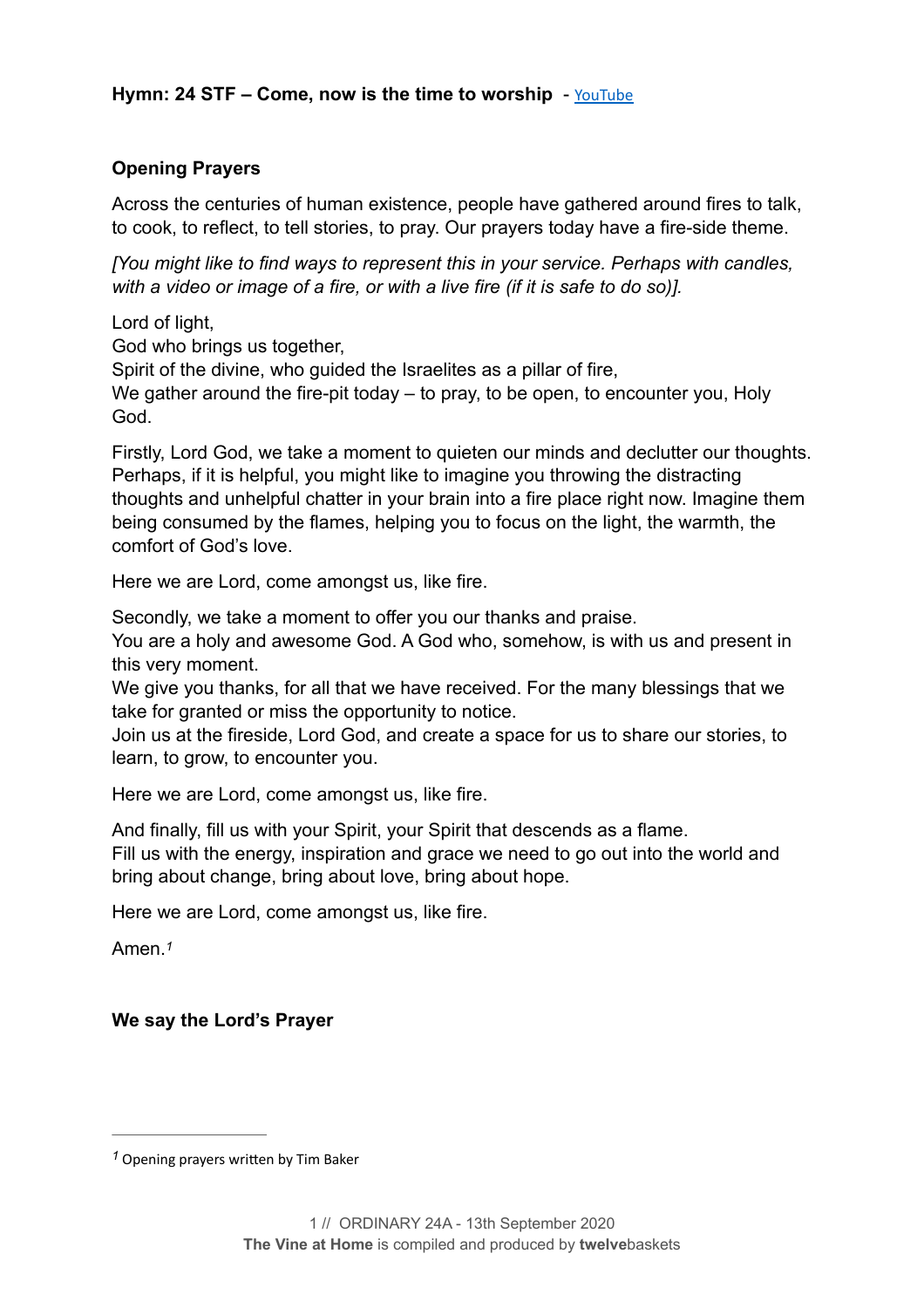**Readings:** Exodus 14:19-31 - [Click for Reading](https://www.biblegateway.com/passage/?search=Exodus+14:19-31&version=NRSV)

Matthew 18:21-35 - [Click for Reading](https://www.biblegateway.com/passage/?search=Matthew+18:21-35&version=NRSV)

Romans 14:1-12 - [Click for Reading](https://www.biblegateway.com/passage/?search=Romans+14:1-12&version=NRSV)

#### **Reflections on the readings**

The Exodus narrative is one of transformation. It is the long, twisted and turning journey of the people of Israel escaping slavery in Egypt and making their way across the desert to the 'Promised Land'. A journey that should have taken a matter of weeks, but ends up taking them forty years.

Perhaps we have our own experiences of wilderness, and maybe we've discovered some of those during the last few months of lockdown? Perhaps Coronavirus has been a kind of wilderness for you. Even if it hasn't, I imagine that you may be able to call to mind a wilderness times – whether recent, or long past. Those times when you felt cut off from all that is good, all that is wholesome, all that is life-giving.

This period of the Old Testament is the Israelites wilderness time. And yet, in the midst of their wilderness experience, the Israelites also come to know and understand their God, perhaps better than ever. They deepen their relationship with Yahweh, and come to learn something of the lengths God will go to protect them. We see that in today's story, as the Lord parts the waters of the Dead Sea and lets the Israelites pass, before destroying the pursuing Egyptian army. God saves the people once again! Is that a familiar experience for you too? Looking back, and with the benefit of hindsight, can you see moments of growth amongst the wilderness times?

In today's passage from Exodus, we hear reference to the pillar of cloud that guided the people by day – and elsewhere in Exodus we are told about a pillar of fire that led them by night. This is a very real, very present experience of God – the divine made tangible in a pillar of fire. We have taken this image of fire as our starting point for today's service. Throughout scripture, there are these moments when God reveals something of the nature of the divine, and often the presence of fire is not far away.

- Think of the way the fire does not consume Shadrach, Meshach and Abednego in Daniel.
- Of the fireside breakfast that Jesus cooks for his disciples after his resurrection.
- And of the Holy Spirit descending as tongues of fire in Acts.

There is something about fire that, perhaps, takes us a little closer to understanding God's nature. Fire is not always a positive image, and many of us will have stories of the destruction and pain brought about by fire. And yet, fire is also a refiner. A purifier. Perhaps a way we can come closer to the heart of God.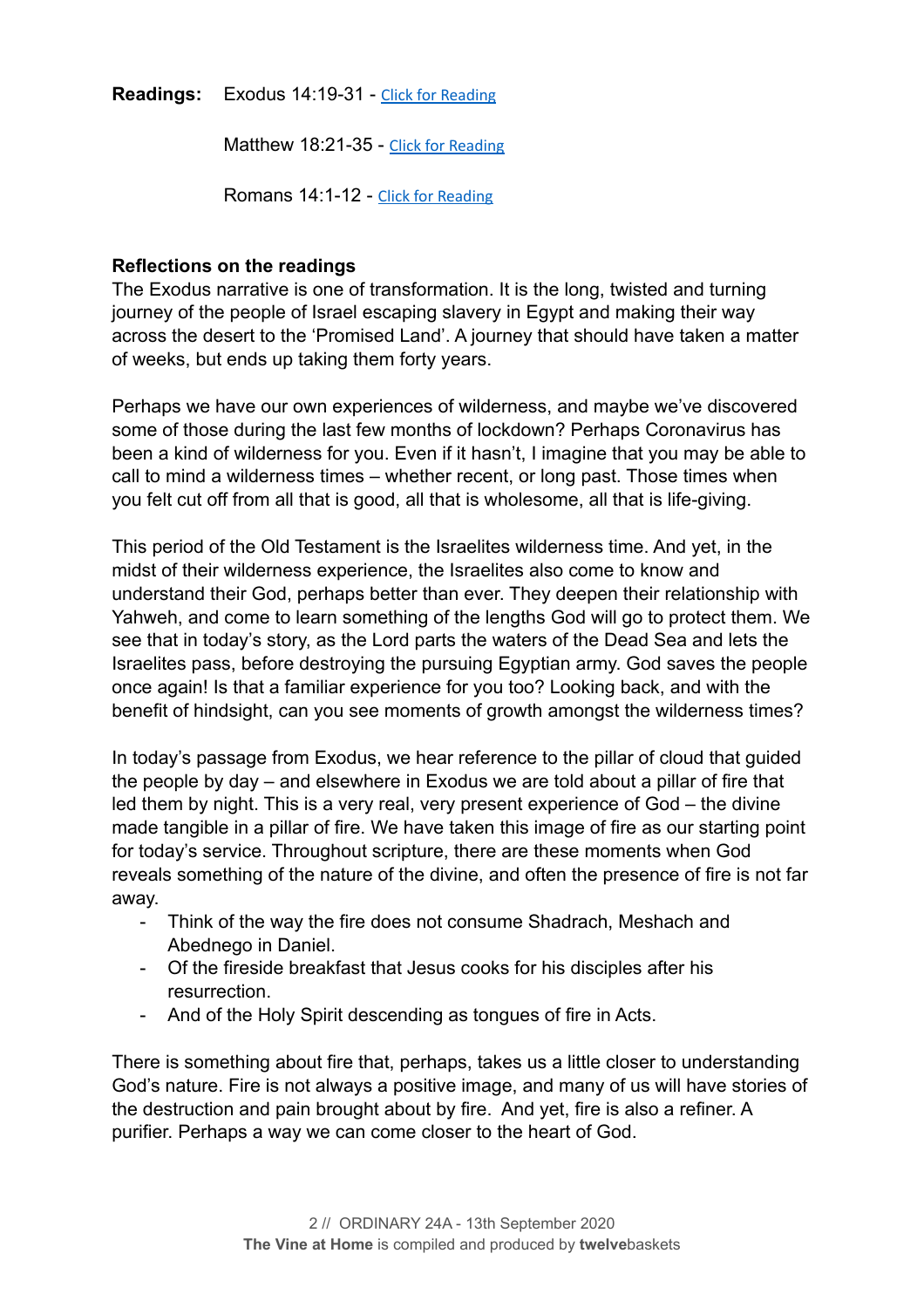So, what would it look like for us to become a 'fire-side people'? To become the kind of church that was as comfortable with each other as we might be around a fireside? To seek to follow the pillar of fire out from inside our buildings and our 'golden hour' on a Sunday to discover more of what God is calling us into. To join with Jesus in his fire-pit breakfasts on the beach? To hear what the Spirit is saying to us today?

Our gospel reading for today is one exploration of what that new way of living might look like for our finances, the way we talk about debt and the way we treat each other 'in the marketplace'. Jesus' story illustrates for us the immense power of forgiveness, and the forgiveness of debts. As the king is generous to the man, he is set free from all the burden of guilt and pain that comes with debt. However, he then fails to apply this same principle to his fellow servant. And the price to pay for his lack of mercy is a heavy one.

In this story, grace is not cheap, but it is free. The man is freely forgiven all his debts, but that brings with it a certain expectation about how he will treat other people. A 'higher calling'. An invitation to be better.

We see in this story the invitation to imagine the whole world gathered around the fire-pit: talking as equals, sorting out debts and showing a forgiving spirit to one another. As soon as someone threatens this equilibrium with selfishness and greed, the cycle is broken. It is a constant learning and growing journey for us to rebuild these communities of togetherness. Becoming a 'fire-pit people' is a life-long journey.

That same Spirit is alive and present in the reading from Romans too. Do not judge each other, support each other – whether you are strong or weak. This is the same invitation into community: an equitable community where all have an equal stake and an equal opportunity to input and lead. This is not the world we live in. The world we have created is greedy, and it suits those who are willing to seek power and preserve it for themselves. To remake that world is not an easy task.

But it is the task that Jesus was involved in, and in which he calls each of us to play our part. Will we pull up a cushion, and settle down by the fireside, to listen to the stories of Jesus, as he shows us a different way of living? Will we listen to his invitation to each one of us – today – to find our place in the 'big story' of love that God is writing?

Will we be quided by the pillar of fire? Will the tongues of fire that is the Spirit settle on us, even as we gather, and inspire us into a new way of being? Let us be still for a moment, and reflect on today's act of worship, and that image of the fire-pit flames… *[Pause]* 

<span id="page-3-1"></span>Here we are Lord, seeking to be a fire-pit people. Lead us, gracious God, lead us, Amen.<sup>[2](#page-3-0)</sup>

<span id="page-3-0"></span><sup>&</sup>lt;sup>[2](#page-3-1)</sup> Reflection written by Tim Baker